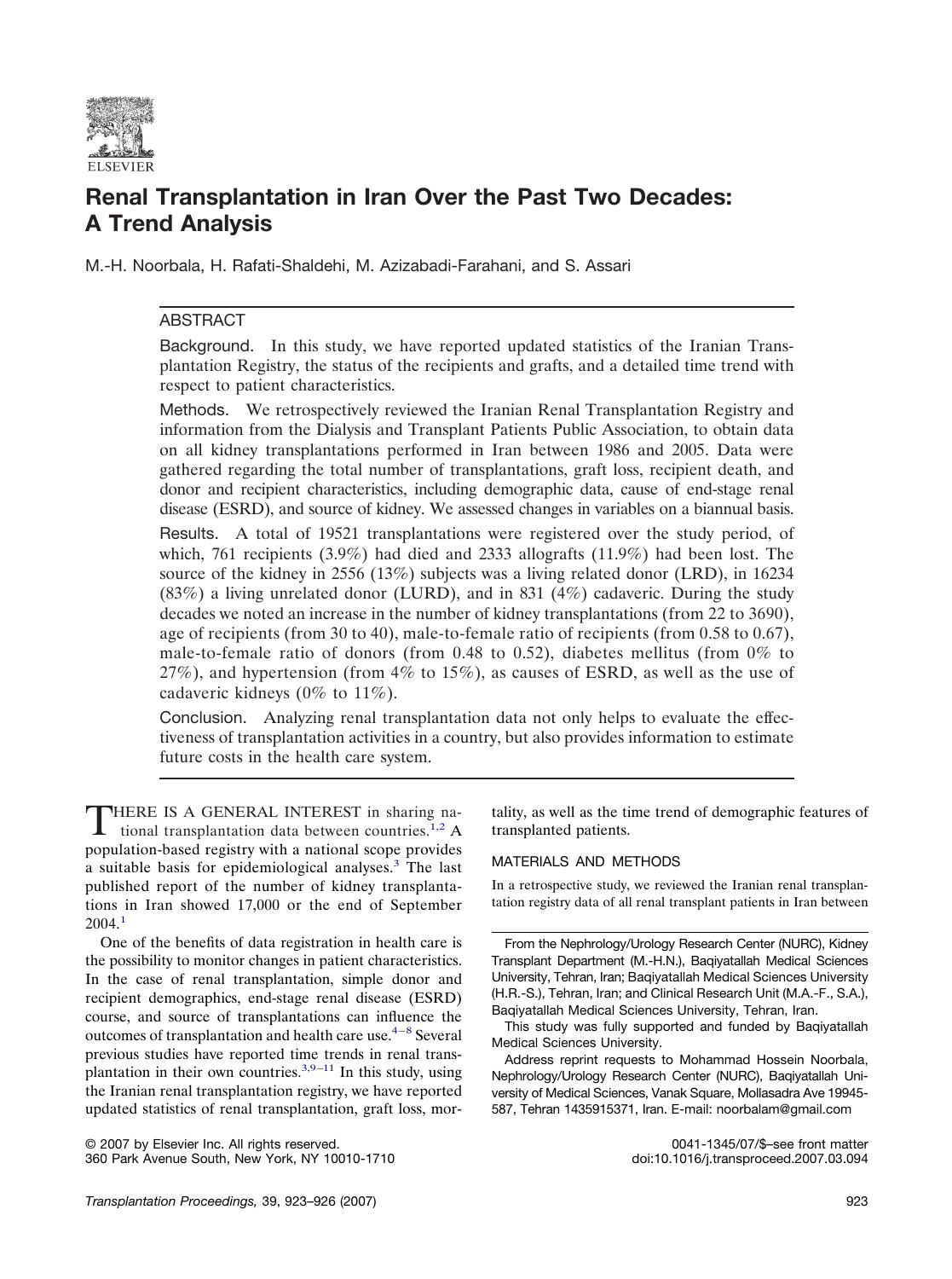1986 and 2005. We extracted data from Dialysis and Transplant Patients Public Association. We recorded data of kidney donors and recipients, including age, sex, donor type, and cause of ESRD such as diabetes and hypertension. Hospital-based data on the number of annual transplantations, rejection, and death were also collected.

Data were analyzed using SPSS version 14 for Windows. Trends within the years 1986 and 2005 were analyzed in 2-year categorizations. Analysis of variance and chi-square tests were used to evaluate changes in variables over time.

## RESULTS

The 19,521 kidney recipients and donors, showed a mean age of 38.5 years (range, 30 to 40 years) and 28.86 years (range, 27 to 38 years), respectively. The source of the kidney was living related donor in 2556 (13%) cases, living unrelated donor (LURD) in 16,234 (83%), and cadaveric in 831 (4%). Among recipients, 12,063 (61.8%) were men and 7458 (38.2%), women.

Of all patients, 761 recipients (3.9%) died and 2333 allografts (11.9%) were lost. During the study decades, we noted an increase in the number of kidney transplantations (22 to 3690), age of recipients (30 to 40), male-to-female ratio in recipients (0.58 to 0.67), male-to-female ratio in donors (0.48 to 0.52), diabetes mellitus (0% to 27%), and hypertension (4% to 15%), as causes of ESRD and the use of cadaveric kidneys (0% to 11%).

The trend in donor and recipient characteristics and also changes in the rate of transplantation, rejection, and death are presented in Table 1.

#### **DISCUSSION**

According to the statistics presented here, at the start of 2006, among 19,521 kidney recipients, 16,427 subjects with functioning grafts were receiving health care services in Iran. The transplantation rate in our country shows an increasing trend, in line with the developments in transplantation, with some changes in demographic and clinical variables trending toward a higher age and a larger number of patients with complex causes of ESRD, such as diabetes mellitus and hypertension. We also noted an increase in the number of LURD transplants over the study period.

The development of transplantation activities in Iran over the recent two decades is concurrent with advancements in the Iranian primary health care system, becoming highly organized and efficient, which has resulted in a dramatic decrease in the mortality rate and in population growth, increased life expectancy, marked shift from communicable to noncommunicable diseases, $12$  and an improvement in women's health.<sup>13</sup>

Similar rising trends in transplantation rate has been reported in developed countries, such as the United States,<sup>14</sup> and also in developing countries, like Bangladesh, India, Indonesia, Korea, Pakistan, Philippines, China, and Thailand.<sup>15</sup>

This development in the transplantation system of Iran is partly due to the improved experience of transplant

|           |                                                                                                    |             |            |           |                  | Recipient |               |           |                      |          |               |                   |
|-----------|----------------------------------------------------------------------------------------------------|-------------|------------|-----------|------------------|-----------|---------------|-----------|----------------------|----------|---------------|-------------------|
|           | Number of                                                                                          | Demographic |            |           | Source of Kidney |           | Cause of ESRD |           | Event                |          |               | Donor Demographic |
| Years     | Transplantations                                                                                   | Male (%)    | Age (mean) | g         | <b>OHD</b>       | Cadaveric | ≅             | 로<br>도    | Rejection            | Death    | F/M Donor     | Mean Age Dono     |
| 984-1985  |                                                                                                    | 14 (63%)    |            | 5 (68%)   | (32%)            | 0%) (     | (4%           | 0%)       | (5%)                 | 0 (0%)   | 10 (45%)      | 39.7              |
| 986-1987  | 253                                                                                                | 166 (66%)   | 38.5       | 882 16    | 56 (22%)         | 0 (0%)    | 12 (5%)       | 2 (1%)    | 14 (5%)              | 10(4%)   | 124 (49%)     | 38.T              |
| 988-1989  | 654                                                                                                | 448 (67%)   | 41.5       | 242 (36%  | 402 (60%         | 10(4%)    | 33 (5%)       | 13 (2%)   | 31 (5%               | 31 (5%)  | 288 (44%)     | 31.2              |
| 990-1991  | $\overline{5}$                                                                                     | 691 (66%)   | ශී         | 249 (24%  | 792 (75%)        | 6 (1%)    | 52 (5%)       | 10 (1 %)  | (4%<br>$\frac{3}{4}$ | 40 (4 %) | 628 (60%)     | 28.7              |
| 992-1993  | 1482                                                                                               | 914 (61%)   | 37.5       | 250 (17%) | 222 (82%)        | 10(1%)    | 74 (5%)       | 30 (2%)   | 77 (5%)              | 63 (4%)  | 163 (78%)     | 28.C              |
| 994-1995  | 1562                                                                                               | 022 (64%)   | 89         | 160 (10%) | 396 (89%)        | 6 (1%)    | 78 (5%)       | 31 (2%)   | 25 (8%)              | 86 (5%)  | 922 (59%)     | 28.9              |
| 996-1997  | 2032                                                                                               | 223 (60%)   | 40.5       | 234 (11%) | 788 (88%)        | 10(1%     | 102 (5%)      | 41 (2%)   | 224 (11%)            | 90 (4%)  | 1341 (66%)    | 28.1              |
| 998-1999  | 2417                                                                                               | 474 (61%)   | 36         | 296 (12%) | 113 (87%)        | 8 (1%)    | 45 (6%)       | 48 (2%)   | 322 (13%)            | 135 (6%) | 1668 (69%)    | 28.1              |
| 000-2001  | 3041                                                                                               | 855 (61%)   | 37.5       | 10%%      | <b>630 (86%)</b> | 02 (4%)   | 791 (26%)     | 395 (13%) | 196 (16%)            | 39 (5%)  | 2195 (72%)    | 28.3              |
| 002-2003  | 3321                                                                                               | 2042 (61%)  | 38         | 324 (10%) | 834 (85%)        | 263 (5%)  | 963 (29%)     | 465 (14%) | 497 (15%             | 05 (3%)  | 2557 (77%)    | 28.3              |
| 2004–2005 | 3690                                                                                               | 2214 (60%)  |            | 280 (8%)  | 2994 (81%        | 116 (11%  | 996 (27%)     | 553 (15%  | 503 (13%             | 62 (2%)  | (61%)<br>2251 | 27.8              |
| Total     | 19,521                                                                                             | 12,063      | 38.5       | 2556      | 16,234           | 831       | 3247          | 588       | 2333                 | 761      | 3147 (67%)    | 27.6              |
|           | LRD, living related donor; LURD, living unrelated donor; DM, diabetes mellitus; HTN, hypertension. |             |            |           |                  |           |               |           |                      |          |               |                   |

**Table 1. Characteristic of Iranian Transplant Patients, 1984 –2005**

Table 1. Characteristic of Iranian Transplant Patients, 1984-2005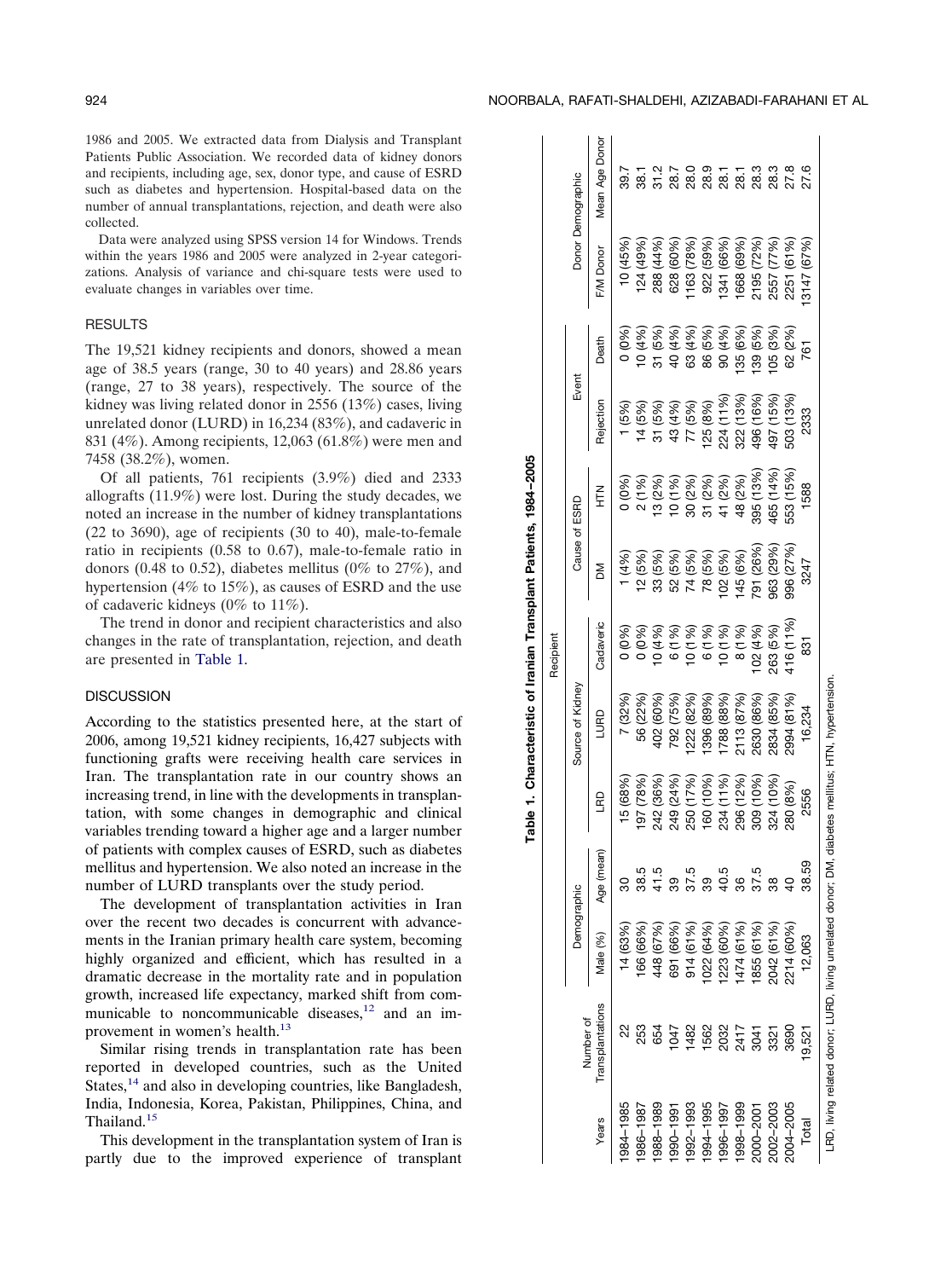<span id="page-2-0"></span> $t$ eams<sup>16,17</sup> and the increased number of transplant teams (from two in 1986 to 23 in 2005)<sup>9</sup> and transplantation centers[.18,19](#page-3-0) Financial support by the government, which includes providing laboratory facilities, scientific consulting staff, and necessary drugs,  $9$  has also contributed to this development. Low costs of transplantation in  $\text{Iran}^{20}$  may have also helped this progress. Significant growth in renal transplantation could also be due to the continuing rise in the number of living unrelated renal transplants,<sup>9</sup> which is more available than cadaveric and living related transplants. In Iran, the government has been enthusiastically supporting kidney transplantation from living donors, both related and unrelated.<sup>18</sup>

Male-to-female ratio of recipients is not similar between different countries. This may be related to several factors, namely, cultural issues, epidemiology of ESRD in the country[,18](#page-3-0) and the characteristics of transplantation modei in terms of providing equal chance for male and female transplantation candidates. In Iran, although men have received more transplants than women, there is a slow trend toward an equal proportion of men and women. Women in the United States are 30% less likely to receive kidney transplants than men. $21$  This is not only the case with transplantation, but it is also seen in other aspects of women's health, including diagnosis and treatment of their diseases, and even research on their health issues.<sup>22</sup> Possible explanations for this gender difference could be patient or physician preference for type of treatment, social or cultural factors, hospital policy, community size, and economic constraints[.23](#page-3-0)

In our country, most transplanted subjects are between 30 and 40 years of age and, similarly, most ESRD patients are middle-aged[.18](#page-3-0) As shown in this study, the mean age of transplanted patients is increasing. It has been reported that renal transplant recipients are getting older as a global trend, $24$  which is partly due to the fact that elderly patients on dialysis are more frequently selected for transplantation these days.<sup>25</sup> As a result, day by day, a greater number of patients with medical complexities are placed on transplantation waiting lists, and transplantation centers face more difficulty in providing care for them.<sup>26</sup>

In Iran, there has been an increasing trend in the proportion of LURD transplants, and overall, 83% of allografts have been harvested from LURDs. Many cultural, social, and organizational factors are believed to influence availability of donation from living donors.<sup>18</sup> It is assumed that one reason for the increasing trend of LURD transplantation in our country is the adoption of country's cultural, religious, and socioeconomic backgrounds to this type of organ donation.<sup>9</sup> This kind of donation offers a number of potential advantages, including avoiding long waits for a cadaveric transplant, ability to perform transplantation on an elective, predetermined schedule, and higher graft survival rates.<sup>27</sup> With advances in immunosuppressive therapy, the problem of matching the graft from a living unrelated donor with the recipient has improved substantially.<sup>28</sup>

In our country, there is an increasing trend in the frequency of hypertension and diabetes mellitus as causes of ESRD in transplanted patients. A similar trend has been also reported in other countries, and approximately 40% of all new ESRD cases occur among individuals with diabetes.<sup>29,30</sup>

Although we have described a trend analysis, we think that for estimating the impact of this trend on the outcomes of transplantation and health care costs, there is a need for a team of transplantation health system managers, transplantation physicians, epidemiologists, statisticians, and health economists.

#### **REFERENCES**

1. Masri MA, Haberal MA, Shaheen FA, et al: Middle East Society for Organ Transplantation (MESOT) Transplant Registry. Exp Clin Transplant 2:217, 2004

2. Sanz A, Paez G, Ghirardini A, et al: Worldwide networking: TPM international registry of organ donation and transplantation (IRODAT) MESOT 2004. Exp Clin transplant 2:congress abstract, 2004

3. Schaubel DE, Jeffery JR, Mao Y, et al: Trends in mortality and graft failure for renal transplant patients. CMAJ 167:137, 2002

4. Gjertsond W: Determinants of long-term survival of adult kidney transplants: a 1999 UNOS update. Clin Transplant 341, 1999

5. Goldfarb-Rumyantzev AS, Scandling JD, Pappas L, et al: Prediction of 3-yr cadaveric graft survival based on pre-transplant variables in a large national dataset. Clin Transplant 17:485, 2003

6. Ojo A, Wolfe RA, Agodoa LY, et al: Prognosis after primary renal transplant failure and the beneficial effects of repeat transplantation: multivariate analyses from the United States Renal Data System. Transplantation 66:1651, 1998

7. Meier-Kriesche HU, Arndorfer JA, Kaplan B: The impact of body mass index on renal transplant outcomes: a significant independent risk factor for graft failure and patient death. Transplantation 73:70, 2002

8. Hariharan S: Long-term kidney transplant survival. Am J Kidney Dis 38:S44, 2001

9. Ghods AJ: Renal transplantation in Iran. Nephrol Dial Transplant 17:222, 2002

10. National Institute of Diabetes and Digestive and Kidney Diseases: U.S. Renal Data System 2003 Annual Data Report: Atlas of End-Stage Renal Disease in the United States. Bethesda, MD: National Institutes of Health; 2003

11. Saade M, Davies J, Torres E, et al: A marked increase in organ donation in Puerto Rico. Transplant Proc 37:3618, 2005

12. Asadi-Lari M, Sayyari AA, Akbari ME, et al: Public health improvement in Iran—lessons from the last 20 years. Public Health 118:395, 2004

13. Fallahian M: Trends in woman's health in Iran: 1991–2000. Saudi Med J 25:1748, 2004

14. Ghods AJ: Should we have live unrelated donor renal transplantation in MESOT countries? Transplant Proc 35:2542, 2003

15. Chugh KS, Jha V, Chugh S: Economics of dialysis and renal transplantation in the developing world. Transplant Proc 31:3275, 1999

16. Ghods AJ, Fazel I, Nikbin B, et al: Results of 319 consecutive renal transplants from living related and living unrelated donors. In Abouna GM, Kumar MSA, White AG (eds): Organ Transplantation 1990. Netherlands: Kluwer Academic Publishers: 1991, p 247

17. Ghods AJ, Khosravani P: Effect of first-day graft nonfunction on the short- and long-term graft survival rates in living related and living unrelated donor renal transplants. Transplant Proc 29:2773, 1997